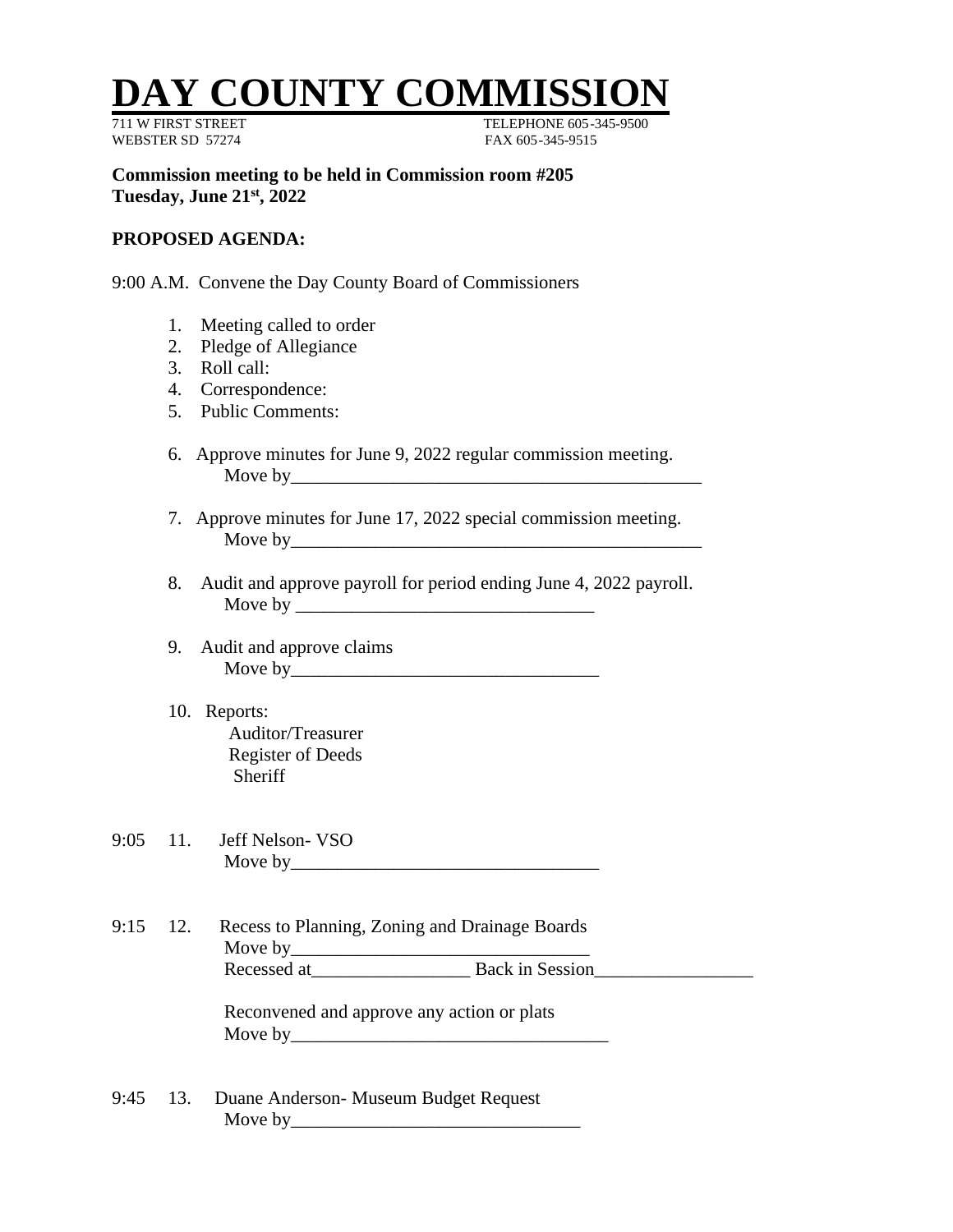| 10:00                           |     | 14. Economic Development                                                                                                                |
|---------------------------------|-----|-----------------------------------------------------------------------------------------------------------------------------------------|
| 10:10                           | 15. | Katie Rasmus Grow S.D. Budget Request                                                                                                   |
| 10:20                           | 16. | Public Hearing for Alcoholic Beverage License Transfer                                                                                  |
| 10:30                           | 17. | <b>Recess to County Tax Sale</b><br>Recessed Regular Session at___________ Back in Session__________<br>Reconvened and approve any bids |
| 10:40                           | 18. | Sheriff<br>a. Tahoe update<br>b. Sheriff Vest                                                                                           |
|                                 |     | 11:00 19. Highway<br>a. Public Hearing on deletion of County Road                                                                       |
|                                 |     | 11:10 20. Ambulance Purchase Agreement                                                                                                  |
| $11:15$ 21.                     |     | Fair Board                                                                                                                              |
| <b>Discussion Items:</b><br>22. |     |                                                                                                                                         |
|                                 |     | Ambulance<br>a.                                                                                                                         |
|                                 |     | b. Courthouse Closed Monday July 4th                                                                                                    |
|                                 |     | c. Safety Committee- adopt Safety Manual                                                                                                |